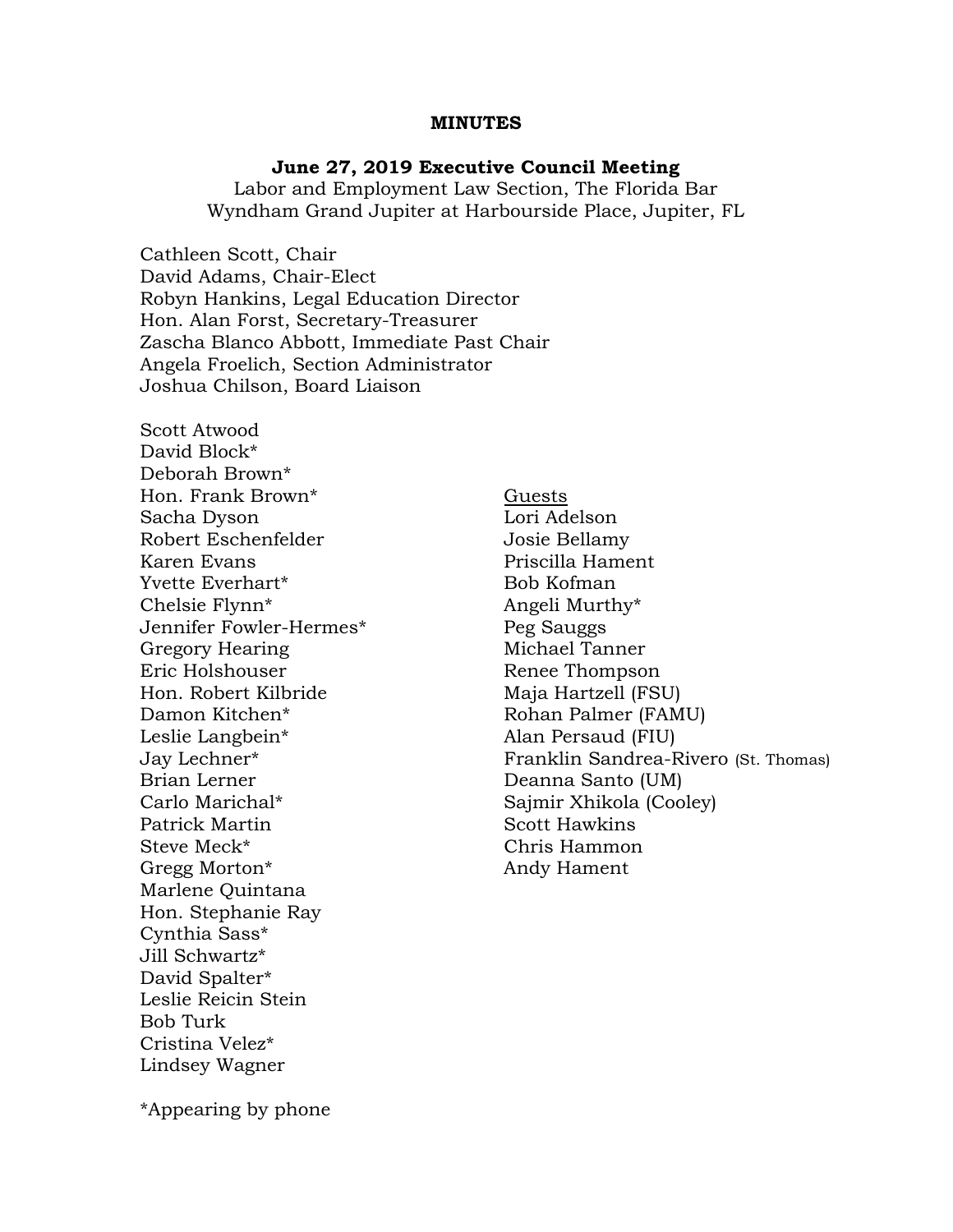## I. Call to Order

Chair Cathleen Scott called the meeting to order at 5:05 p.m. Robyn Hankins did a roll call to determine EC attendance in person and by phone. Josh Chilson, Board Liaison, "reintroduced" himself and noted that he had been reappointed as Board Liaison for the coming Board year. He gave a brief review of some of the actions taken by the "Big Board" and then introduced Michael Tanner, a candidate for Florida Bar 2020-21 President-elect. Mr. Tanner then gave his introductory "pitch." Later, during the Chair's Report, the other candidate, Renee Thompson, gave her introductory pitch.

# II. Secretary/Treasurer Report

The April 12, 2019 Minutes were approved (Eschenfelder/Adams motion). Judge Forst stated that the Section was doing fine financially. As of May 31, the Section had spent about \$58,000 less than it had brought in. Judge Forst noted that the bill for the annual meeting, reception, gifts, Scott Atwood's bar tab and scholarships still needed to be paid, but progress had been made with our fund balance.

# III. Committee Reports

Chair Scott referenced the written committee/subcommittee reports that were attached to the agenda. She noted that each committee/subcommittee had set goals at the beginning of the year and had been asked to report on the progress in meeting those goals.

**Website:** Brian Lerner announced that the new website is up and running, with a new look, a new logo, and updated content. The new logo will be on all Section material, including David Adam's yacht (he couldn't get the real thing, so he bought a bathtub replica). The vendor for the website is ELINK. Brian noted that it took eight months to get the website developed and running, "like giving birth" he said. The air then filled with thought bubbles over the heads of all the mothers in the room, but I digress. Brian thanked Yvette Everhart and Frank Brown for their assistance in editing content to be placed on the website. He noted that there is room for growth, with Section leadership having the ability to add content without relying upon the vendor to do so. He also mentioned the "great price" of about \$6000-7000. Brian noted that the Section would be paying a separate monthly pay for the vendor to host the site and keep it secure. In an update from last meeting's minutes, Brian stated that the vendor assured him that the website is ADA compliant. However, there is an issue with ADA compliance and The Check Off that is being addressed.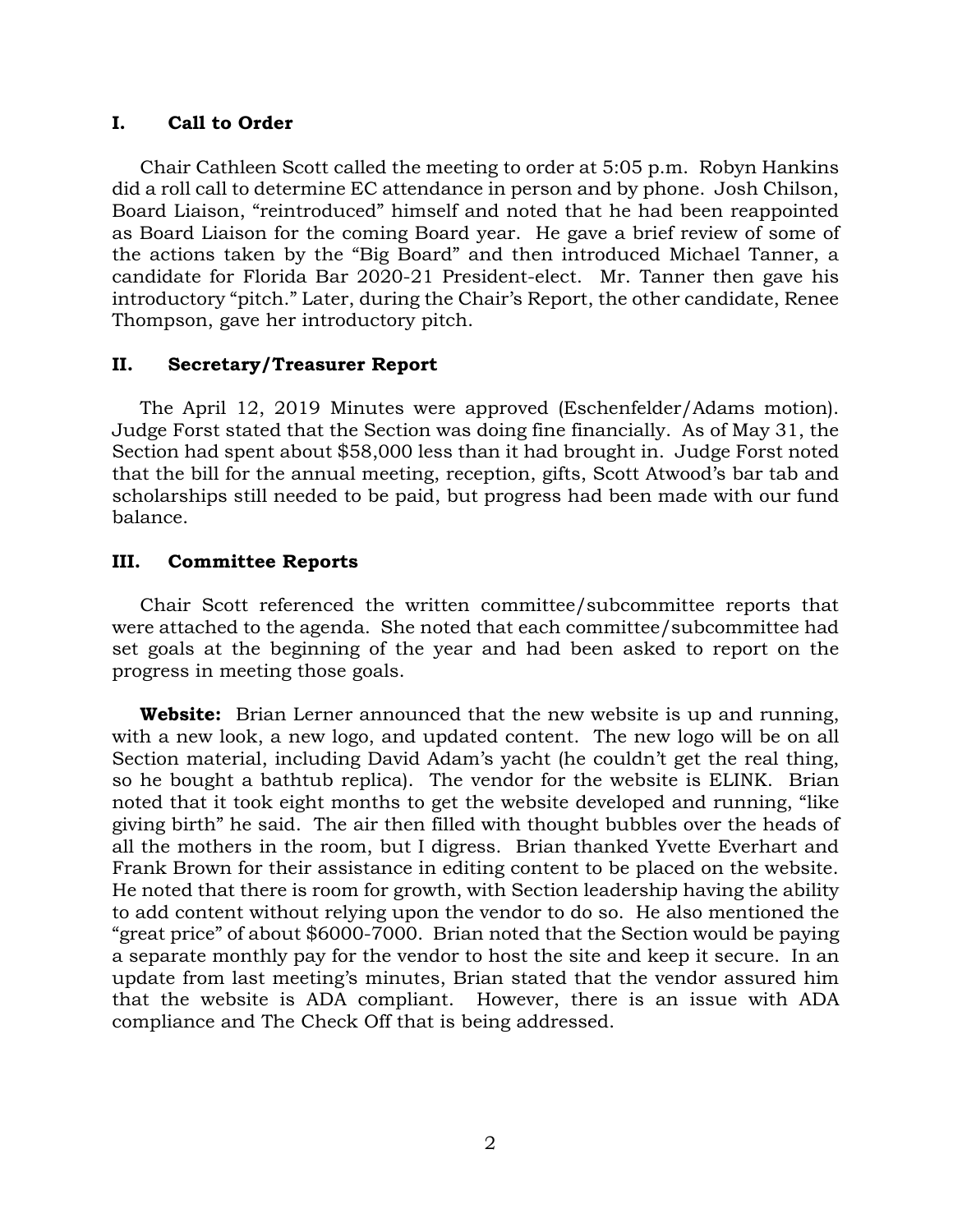### IV. Chair's Report

Chair Cathleen Scott noted that it has been a great year, though she was exhausted, as her year in the captain's seat coincided with a busy professional year, two high school graduations, and knee surgery. Nonetheless, it was a "memorable and fun" year. She thanked everyone who helped her steer the ship. She gave a special notice of appreciation (and gift) to Section Administrator Angie Froelich, noting she served us while also being the Section Administrator for two other sections. A ten-minute standing ovation followed (kinda).

**Nominating Report:** Exhibit M of the agenda listed the proposed officers and E/C members. Eschenfelder/Hearing moved for adoption of the nominating committee's proposed slate, and the EC approved it. Next year's officers will be David Adams (Chair), Robyn Hankins (Chair-Elect), Sacha Dyson (Legal Education Director), Scott Atwood (Secretary/Treasurer) and Cathleen Scott (Immediate Past Chair). All of the EC members whose terms were set to expire in 2019 were reappointed for another two-year term. Lindsey Wagner was promoted from alternative EC member to full member, replacing Sacha Dyson. There is one EC slot for a term expiring in 2020 (replacing Scott Atwood) that was not (yet) filled.

## V. Adjournment

Following the vote, Cathleen proposed that the meeting be adjourned. Moved by A/E or E/A. Meeting adjourned at 5:32. The Section then moved into the awards portion of the meeting.

# VI. Awards:

Volunteers of the Year: Brian Lerner (website) and Robert Eschenfelder (archiving of the EC meeting minutes and editor of the Bar Journal articles). Cathleen also announced that an "Away Suitcase" was being awarded to officers and CLE chairs for their work in the past year: Atwood, Morton, Quintana, Cabassa, Sass, Hearing, Hankins, Forst, Abbott, Adams, Eschenfelder, Lerner and Marichal.

Law School Scholarship: Five of the scholarship recipients were on hand to receive a certificate and have their information projected on the screen. A \$1000 check was to be mailed to each recipient. Cathleen also included a pocket Constitution in the recipients' swag package. Judge Stephanie Ray made all but one of the presentations. Deanna Santo was presented her certificate by her father, a former New York Supreme Court Justice (he surprised her—highlight of the afternoon).